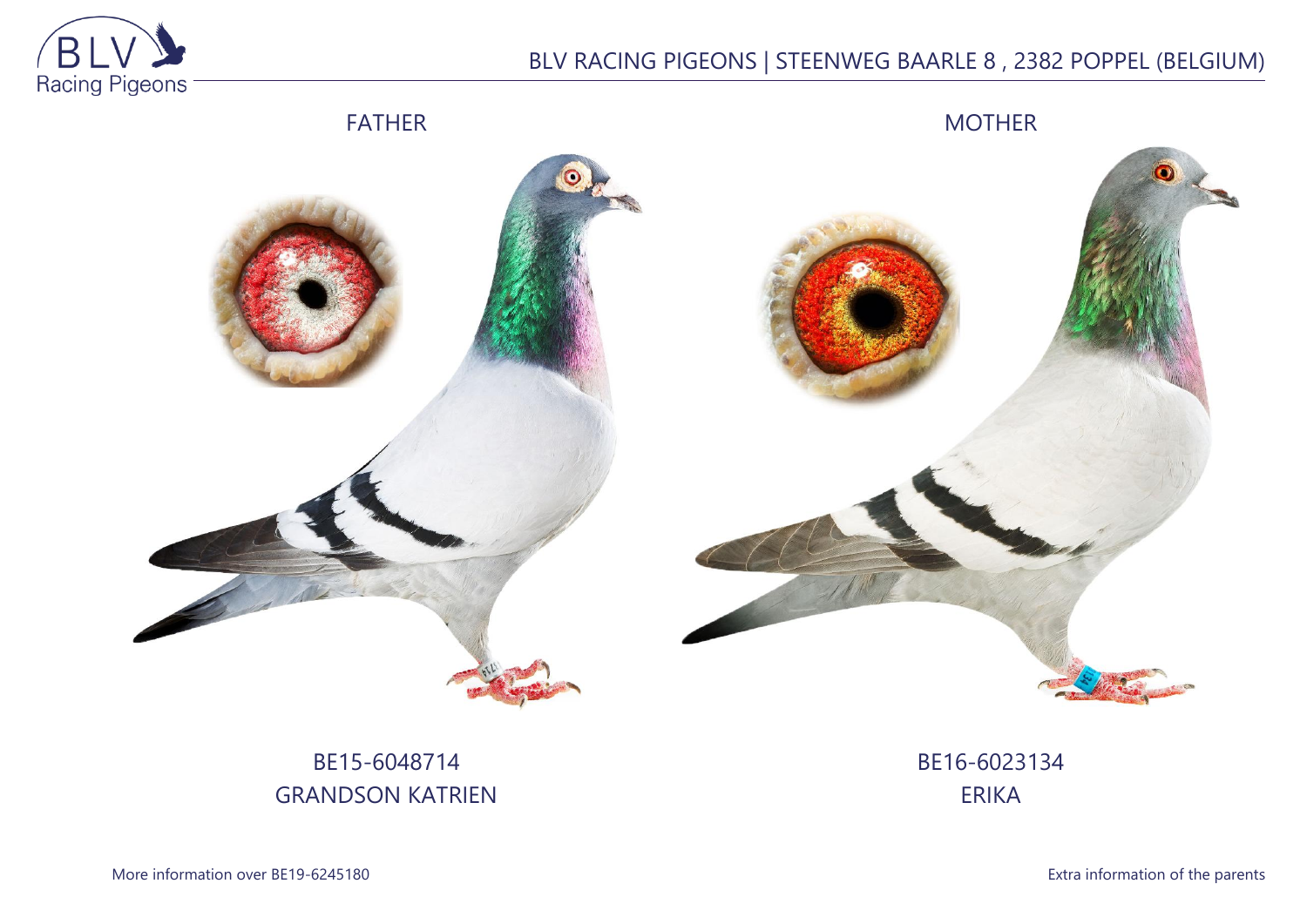

## BLV RACING PIGEONS | STEENWEG BAARLE 8 , 2382 POPPEL (BELGIUM)



| 6048714-15                             | <b>Grandson Katrien</b>                                                                                           |                                                                                                       |                                                                  |
|----------------------------------------|-------------------------------------------------------------------------------------------------------------------|-------------------------------------------------------------------------------------------------------|------------------------------------------------------------------|
|                                        |                                                                                                                   | $V: 6073276-05$                                                                                       | V: 6555280-98                                                    |
| $\overline{\phantom{a}}$               | $V: 6224270-08$<br>Pascal<br>Rechtstreeks Van Nueten<br>$l$ udo<br>Vader BE09-6111553<br>3e Nat. Bourges 37.357 d | laat                                                                                                  | M: 6549151-99                                                    |
|                                        |                                                                                                                   | M:6068125-01                                                                                          | $V: 6192718-98$                                                  |
|                                        |                                                                                                                   | geschelpt                                                                                             | M: 6044907-99                                                    |
| 6072387-14<br>Son Katrien<br>zomerjong | M: 6119102-11<br>Katrien<br>Zus Kim, 1e Nat. Guéret                                                               | $V: 6257240-03$<br>Torre<br>Vader Kim.1e Nat. Guéret<br>Vader BE09-6111546                            | V: 6335690-98<br>"KAASBOER" superkweke<br>M: 6407575-97<br>Blauw |
|                                        | Zus BE09-6111546<br>Zus BE10-6031731<br>38e Prov. Montlucon<br>18e Bourges I. Prov.                               | M:6034734-06<br>Celien<br>Moeder Kim.1e Nat. Guéret<br>Moeder BE09-6111546                            | V: 6517591-99<br>Blauw - wit<br>M: 2072711-02<br>Blauw - wit     |
|                                        | $\nabla 6115021 - 11$<br>Wim de trov                                                                              | $\sqrt{V}$ : 6163863-10<br>blauw<br>broer van o.a 16en 94 nat<br>Bourges 373570 duiven                | v: 6320827-07<br>M: 6377967-07                                   |
| M: 6072427-14                          |                                                                                                                   | M-6166238-10                                                                                          | V: 6226043-03                                                    |
| G.Daughter Kaasboer<br>zomerjong       |                                                                                                                   | dochter 1°nat. Argenton<br>1°prov. Orleans                                                            | M: 6110331-07                                                    |
|                                        | M: 6031800-10<br>Julia<br>dochter Kaasboer<br>Moeder van Leentje<br>11e Prov. Argenton                            | $\nabla 6335690 - 98$<br>"KAASBOER" superkweker<br>vader en grootvader van<br>verschillende topduiven | 6235626-92<br>IV:<br>Blauw<br>M: 6404318-96<br><b>BLAUW</b>      |
|                                        | 30e Prov. Argenton<br>86e Nat. Argenton                                                                           | M6307341-04<br>Greetje 1                                                                              | V: 6257098-03<br>Rik                                             |
|                                        | 64e Prov. Bourges                                                                                                 | Moeder Asduif fondclub<br>Antwerpen                                                                   | M: 6150214-03<br>Helga                                           |



| 0023134-10                                                                                                                                                    | Erika                                                                                                                                                                                   |  |  |
|---------------------------------------------------------------------------------------------------------------------------------------------------------------|-----------------------------------------------------------------------------------------------------------------------------------------------------------------------------------------|--|--|
| 36. Nat. Argenton 19.592--<br>51. Nat. Argenton 11,823<br>129. Nat. Geuret 5,331 b                                                                            | $V: 6072382 - 14$<br>Grandson Gaston<br>zomerjong                                                                                                                                       |  |  |
| 6048779-15<br>Halfbrother New Kim 779<br>Vader van:<br>36. Nat. Argenton<br>51.Nat. Argenton<br>60. Nat. Issoudun<br>69. Nat. Argenton<br>124. Nat. Montlucon | M: 6072399-14<br>Mother New Kim<br>1.Nat. Asduif KBDB<br>2. Nat. Chateauroux<br>5. Nat. Chateauroux<br>12. Nat. Argenton<br>21. Nat. Chateauroux                                        |  |  |
| M: 6072352-14<br>Sister Louis<br>Moeder van<br>36. Nat. Argenton<br>51. Nat. Argenton<br>60. Nat. Issoudun<br>69. Nat. Argenton<br>124. Nat. Montlucon        | 6369094-08<br>Sergio<br>Vader BE12-6023233<br>10e Noyon 437 d<br>Grootvader BE13-6062089<br>wint 3 keer per 10-tal<br>op Nationale vluchten<br>M: 6326793-11<br>Engels Jul en Jos Putte |  |  |
|                                                                                                                                                               |                                                                                                                                                                                         |  |  |

 $\begin{array}{c|c}\n\hline\n\end{array}$ 

| $-2002728 - 12$<br>Erik<br>Samenkweek Erik<br>Limbourg                                                   |  |
|----------------------------------------------------------------------------------------------------------|--|
| M-09861-09-586<br>Uwe Berg<br>dochter van Olympiade<br>* GASTON*                                         |  |
| $\nabla 6033105-07$<br>Jan<br>kleinzoon Kaasboer<br>grootvader "NEW KIM"                                 |  |
| v <sub>1</sub> .6031731-10<br>Dina kl. * KAASBOER *<br>Zus Kim.1e Nat. Guéret<br>24e Prov. Guéret 1871 d |  |
| $7.6335690-98$<br>*KAASBOER* superkweker<br>vader en grootvader van<br>verschillende topduiven           |  |
| м-6033110-07                                                                                             |  |
| Bourges nat 31824-211<br>Argenton nat 20844 - 31                                                         |  |
| V-6151734-99                                                                                             |  |
| vader van den Argenton<br>1°nat.Argenton                                                                 |  |
| м 6110291-07                                                                                             |  |
|                                                                                                          |  |

IV: 2119430-09 M: 6341403-11  $V: 6034842-06$ M: 9639-07-0099 V: 6345099-01 Blauw<br>M: 6183145-02 Donker-Geschelpt-wit V: 6257240-03 Torre<br>M: 6034734-06<br>Celien V: 6235626-92<br>Blauw<br>M: 6404318-96<br>BLAUW V: 6257231-03<br>Ronaldo<br>M: 6257209-03<br>Blauw Iv: 6495178-94 M: 6362091-97 V: 6226043-03 M: 6226250-03

**Hok Van de Wouwer** Melkouwen 8 - 2590 Berlaar (Belgium)

Van de Worwer Kurt

**Hok Van de Wouwer** Melkouwen 8 - 2590 Berlaar (Belgium)

Van de Worwer Kurt

More information over BE19-6245180 **Extra information of the parents** Extra information of the parents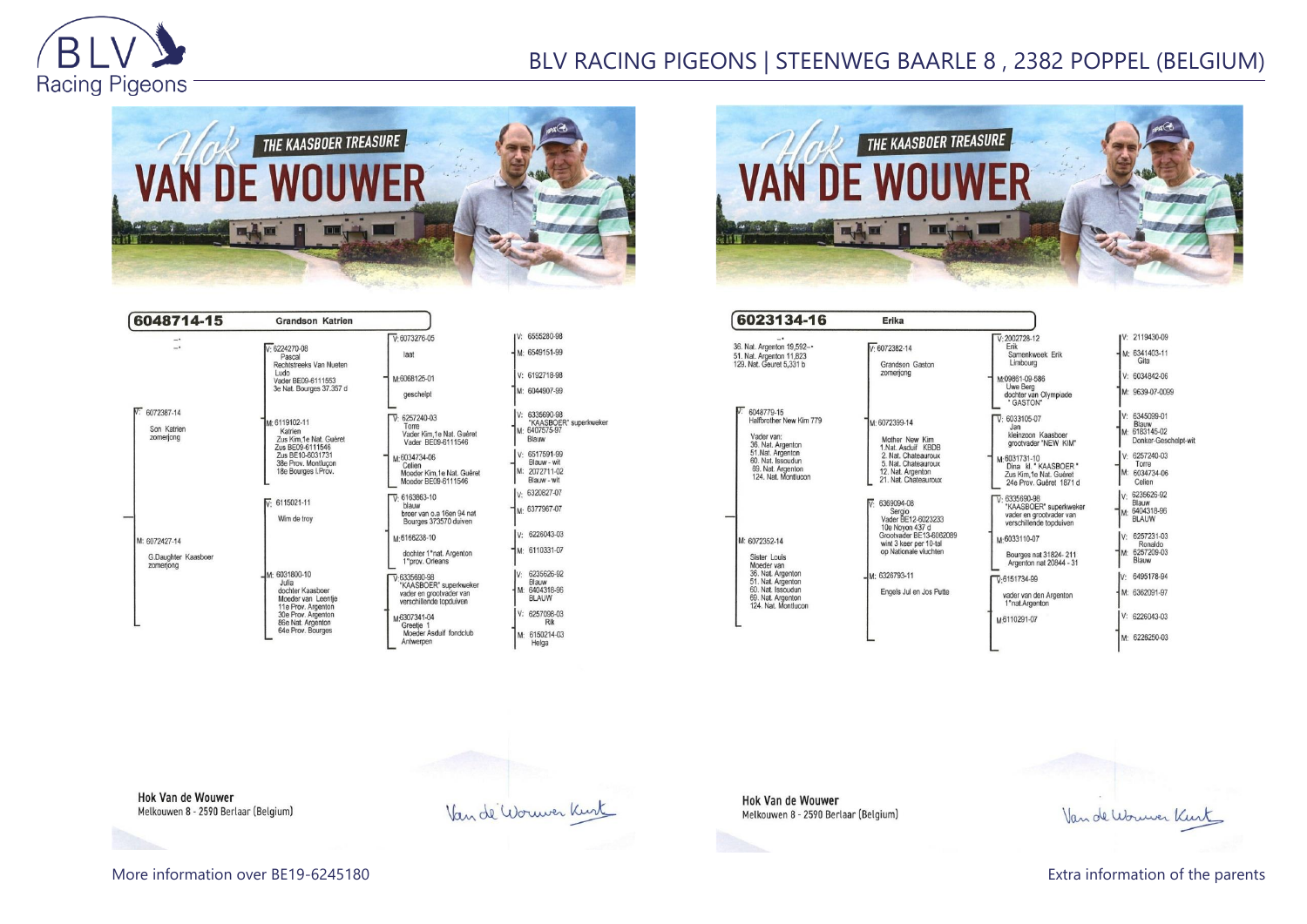

## More information of 6048714/2015

**FATHER IS 'SON KATRIEN', FROM TOP PAIRING 'PASCAL' X 'KATRIEN'** Full brother to 'Marie' 268/12 **10. Nat. Zone / 27. Nat. Châteauroux - 19,691 birds 32. Nat. Zone Argenton - 8,624 birds 2012 / 193. Nat. 25,949 birds 43. Nat. Zone La Souterraine - 6,618 birds 2012 / 126. Nat. 19,155 birds** Half brother (same father) to '553/09' **3. Nat. Bourges – 37,357 birds 47. Nat. Zone / 66. Nat. Limoges - 14,211 birds 2010** Bred from 'Katrien' **18. s-Nat. Bourges YL – 2,263 birds 2012 38. prov. Montauban YL - 2,222 birds 2012** 'Katrien' is sister to 'Marieke' & 'Dina', both g.mother of 'New Kim' **1. Nat. acebird great middle dist. KBDB 2018 2. Nat. Chateauroux - 17,281 birds 2018 12. Nat. Argenton - 16,496 birds 2018 4. Nat. Zone Argenton – 4,990 birds 21. Nat. Chateauroux - 12,855 birds 2018 -** G.mother of 'Diamond Kim' 032/20 **6. Belgian youngster PIPA ranking 4 National races 21. Nat. acebird great middle dist. KBDB 2020 14. Nat. Argenton - 23,286 birds 2020 35. Nat. Chateauroux - 20,789 birds 2020** - G.mother of 'Nestsister Diamond Kim' 031/20 **88. Nat. Zone / 224. Nat. Chateauroux 15,322 birds 2020** 'Katrien' is full sister to a/o **- 'Kim'; 1. Nat. Gueret14,245 birds … Super ace 'Beyers' Bourges /Argenton 1. young acebird Cureghem Centre … 1. young acebird LCB 38. Nat. Argenton 23,900 birds … 87. Nat. Bourges 37,357 birds 4. prov. Salbris1,080 birds - 'Sister Kim'; Winner of 99.-109.-428.-798. provincial - 'Montluçon'; 1. prov. Montlucon1,913 birds - 'Marieke'; 5. Nat. Limoges YL 14,211 birds 2010 G.mother of 'New Kim', 1. Nat. acebird great middle dist. KBDB 2018 - 'Dina'; 3. prov. / 9. Nat. Zone Bourges 11,739 birds / 28. Nat. 30,742 birds 24. prov. Guéret - 1,871 birds … 41. prov. Blois - 1,041 birds G.mother of 'New Kim', 1. Nat. acebird great middle dist. KBDB 2018 - 'Fien'; Winner of 98.-124.-144.-280.-310.-347.-349.-375. Nat. Zone / Nat. - 'Silke'; Winner of 34.-51.-51. Nat. Zone & 3x top 250 National - 'Daughter Torre'; At De Belser breeder 3. Nat. acebird great MD KBDB 2020**

## More information of 6023134/2016

**Winner of 3. prov. / 19. Nat. Zone Gueret – 1,478 birds 2018 129. Nat. Gueret - 5,331 birds 36. Nat. Argenton - 19,592 birds 2016 51. Nat. Argenton - 11,823 birds 2018 13. Nat. Zone Argenton – 3,486 birds 81. Nat. Zone Tulle - 1,045 birds 2018 77. prov. Issoudun - 1,400 birds 2019 123. prov. Bourges - 2,651 birds 2018 336. Nat. Chateauroux – 2,858 birds 2018 357. Nat. Zone Bourges - 8,989 birds 2016 372. Nat. Chateauroux – 1,712 birds 2017 430. Nat. Zone Chateauroux – 8,584 birds 2017 5. Chevrainvilliers – 149 birds 8. Ecouen – 588 birds Also 515.-517.-634. Nat. Zone Full sister to BE17-6053371 3. prov. Vierzon – 217 birds 2019 6. prov. Issoudun - 1,400 birds 2019 54. prov. / 209. I.prov. Vierzon 5,462 birds 60. Nat. Issoudun - 8,248 birds 2019 69. Nat. Argenton - 3,322 birds 2019 124. Nat. Montluçon 9,857 birds 2019 13. prov. Montlucon – 1,136 birds 428. Nat. Chateauroux – 13,098 birds 2018 434. Nat. Zone Bourges – 10,688 birds 2017 514. Nat. Argenton – 16,762 birds 2020 614. Nat. Bourges – 7,254 birds 2019 628. Nat. Bourges – 24,055 birds 2019 767. Nat. Bourges – 8,978 birds 2018**

**Full sister to BE19-6038055 22. Fay aux Loges – 963 birds 35. Noyon – 1,282 birds 2019 66. Gien – 1,107 birds 81. prov. Fay Aux Loges – 3,947 birds 2019 121. prov. Blois – 2,752 birds 2019 822. Nat. Bourges – 28,446 birds 2019**